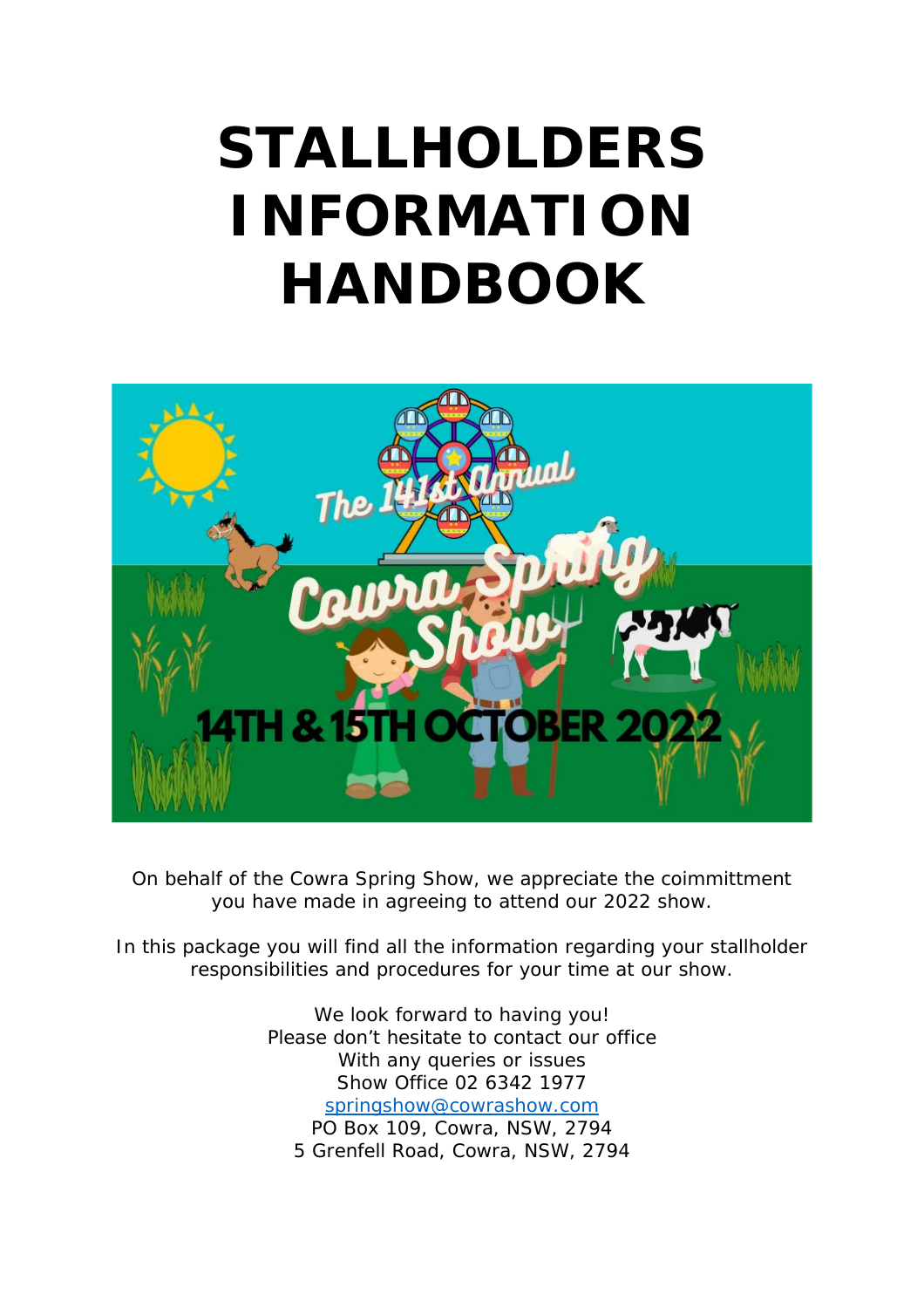# **Stallholder Application Outside Stall**

| Name:                                  |                                                                                                                                                                                                                                      |                                       |               |
|----------------------------------------|--------------------------------------------------------------------------------------------------------------------------------------------------------------------------------------------------------------------------------------|---------------------------------------|---------------|
| <b>Address:</b>                        |                                                                                                                                                                                                                                      |                                       |               |
|                                        |                                                                                                                                                                                                                                      |                                       |               |
|                                        |                                                                                                                                                                                                                                      |                                       |               |
| <b>Contact Number:</b>                 |                                                                                                                                                                                                                                      |                                       |               |
| Email:                                 |                                                                                                                                                                                                                                      |                                       |               |
| <b>Public Liability Policy Number:</b> | <u> 1989 - Johann Stein, fransk politik (d. 1989)</u>                                                                                                                                                                                |                                       |               |
|                                        | <u>ABN (if applicable): with a set of the set of the set of the set of the set of the set of the set of the set of the set of the set of the set of the set of the set of the set of the set of the set of the set of the set of</u> |                                       |               |
|                                        | Type of Stall/Business/Products on Offer:<br>Type of Stall/Business/Products on Offer:                                                                                                                                               |                                       |               |
|                                        |                                                                                                                                                                                                                                      |                                       |               |
|                                        |                                                                                                                                                                                                                                      |                                       |               |
|                                        | Size of Site Required: Size of Site Required:                                                                                                                                                                                        |                                       |               |
| <b>Power Required?</b>                 | <b>YES</b><br>$\prime$                                                                                                                                                                                                               | <b>NO</b>                             |               |
|                                        | Single Phase: \$25 3 Phase: \$35                                                                                                                                                                                                     |                                       |               |
| Charges:                               |                                                                                                                                                                                                                                      | \$40 x _________ metres of frontage = |               |
| <b>Tickets:</b>                        | You will be sent a code for<br>Ticketek @ \$5 per person                                                                                                                                                                             |                                       | \$            |
| Camping:                               |                                                                                                                                                                                                                                      |                                       | \$            |
|                                        |                                                                                                                                                                                                                                      | <b>Total Paid</b>                     | \$            |
|                                        |                                                                                                                                                                                                                                      | <b>10% GST</b>                        | \$            |
|                                        |                                                                                                                                                                                                                                      | <b>Total Payable</b>                  | $\frac{1}{2}$ |
|                                        |                                                                                                                                                                                                                                      |                                       |               |
| Payment:                               | Invoices will be sent on receipt of this signed form                                                                                                                                                                                 |                                       |               |
| <b>Ticket Numbers Required</b>         |                                                                                                                                                                                                                                      |                                       |               |
| Signature:                             |                                                                                                                                                                                                                                      |                                       |               |

*By signing this agreement, I understand the guidelines outlined in this application, the responsibilities I am agreeing to, and will ensure to abide by them for the entirety of The Cowra Show.*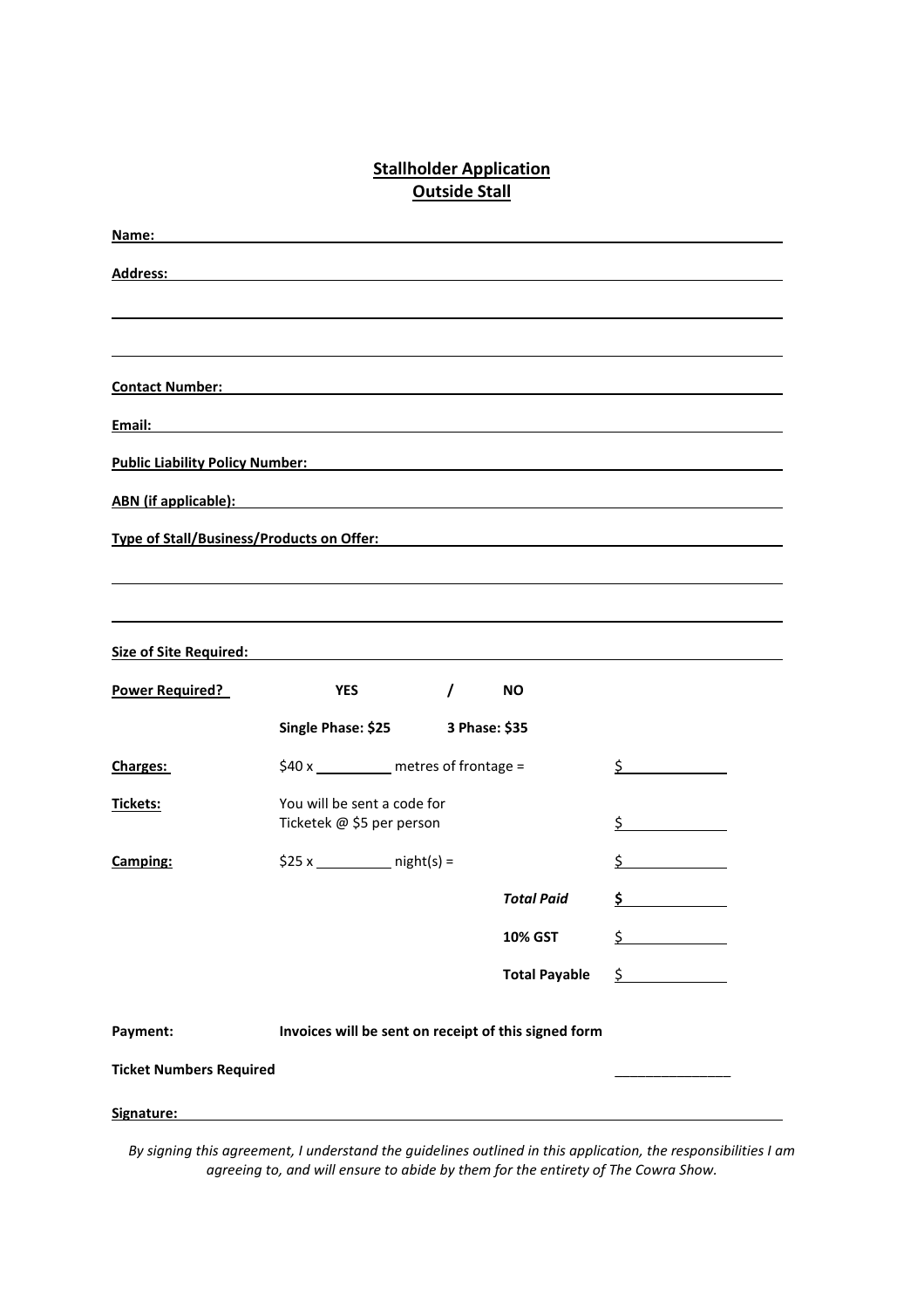## **Stallholder Application Pavilion Stall**

| <b>YES</b>                                                       | <b>NO</b><br>$\prime$                                                         |                                                                                    | \$.                                                                                                                                                                                              |  |
|------------------------------------------------------------------|-------------------------------------------------------------------------------|------------------------------------------------------------------------------------|--------------------------------------------------------------------------------------------------------------------------------------------------------------------------------------------------|--|
|                                                                  | 3 Phase: \$35                                                                 |                                                                                    |                                                                                                                                                                                                  |  |
| \$100 per site                                                   |                                                                               |                                                                                    | \$                                                                                                                                                                                               |  |
|                                                                  |                                                                               |                                                                                    |                                                                                                                                                                                                  |  |
|                                                                  | You will be sent a code for Ticketek @ \$5 per Person                         |                                                                                    |                                                                                                                                                                                                  |  |
|                                                                  |                                                                               |                                                                                    | \$                                                                                                                                                                                               |  |
|                                                                  |                                                                               | <b>Total</b>                                                                       | \$                                                                                                                                                                                               |  |
|                                                                  |                                                                               | <b>10% GST</b>                                                                     | \$                                                                                                                                                                                               |  |
|                                                                  |                                                                               | <b>Total Payable</b>                                                               | $\sharp$                                                                                                                                                                                         |  |
| Payment:<br>Invoices will be sent on receipt of this signed form |                                                                               |                                                                                    |                                                                                                                                                                                                  |  |
|                                                                  |                                                                               |                                                                                    |                                                                                                                                                                                                  |  |
|                                                                  |                                                                               |                                                                                    |                                                                                                                                                                                                  |  |
|                                                                  | <b>Number of Stalls Required (3m x 3m):</b><br><b>Ticket Numbers Required</b> | Single Phase: \$25<br>Show Secretary for charges<br>\$25 x ______________ night(s) | ABN (if applicable): ABN (if applicable):<br>Type of Stall/Business/Products on Offer: The State of State of Stall State of Stall State of Stall<br>Community Groups and Schools should refer to |  |

*By signing this agreement, I understand the guidelines outlined in this application, the responsibilities I am agreeing to, and will ensure to abide by them for the entirety of The Cowra Show.*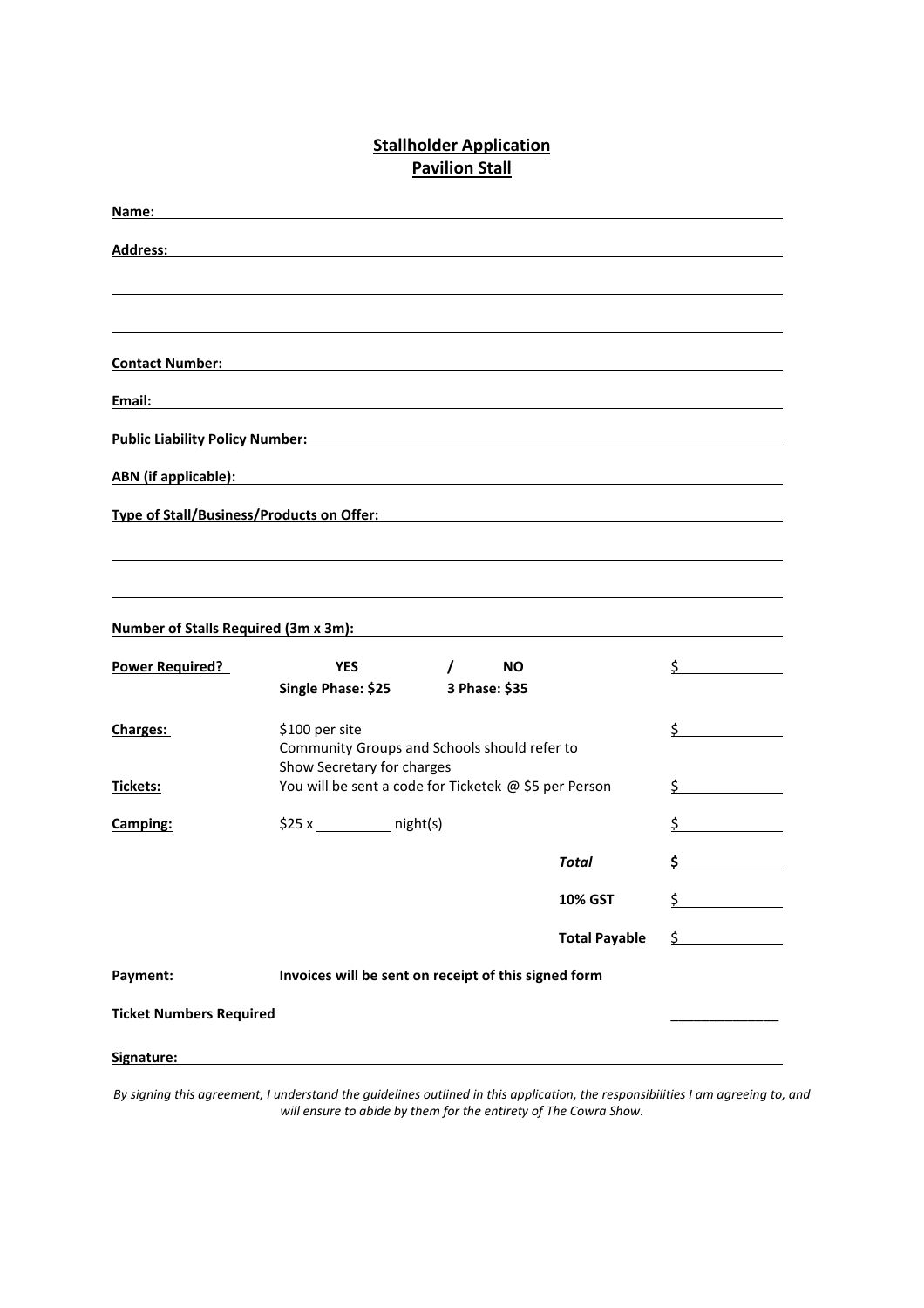## **Trading at the Cowra Spring Show**

Prior to trading at the 2022 Cowra Spring Show, you must have:

- o Signed and returned all enclosed documents
- o Paid site fees (and all other relevant costs)
- o Have provided copies of insurances and/or relevant certification to the Cowra Show Society
- o Have read and understood all guidelines regarding the 2022 Cowra Spring Show.

## **Stall Set Up**

- Stallholders will be permitted to set up their stalls Thursday  $13<sup>th</sup>$  October 2022, between 9am and 5pm, and Friday 14th October 2022 between 8am and 10am. This will be applicable for all stallholders, unless otherwise negotiated with the ground steward prior to the 13<sup>th</sup> October 2022.
- Vehicles will be permitted on site for set up and pack up on clearance with the ground steward and gate marshals. Stallholders must be aware of pedestrian activity, and follow the directions of the grounds steward, gate marshals and other Cowra Show Society personnel.
- All tables, racks, displays, storage boxes, stock, merchandise, signage and other stallholder items must be set up and remain within the designated stall boundaries as marked.
- All displays and signage along neighbouring stall boundaries must be inward facing only, regardless of the height.
- Marquees and stall equipment are to be provided by the stall holder, and can be erected within the stall's allocation.

#### **Stall Pack Up**

• Pack up of stalls is permitted Sunday  $16<sup>th</sup>$  October 2022. This will be applicable for all stallholders, unless otherwise negotiated with the ground steward prior to the 13<sup>th</sup> October 2022. Those servicing the Horse events are permitted and extra day to pack up.

#### **Stall Attendance**

- It is an expectation of the Cowra Show Society that all stalls are open and trading during the opening hours of the show. This is from  $3pm - 9pm$  Friday the  $14<sup>th</sup>$  October, and from  $9am -$ 9 pm Saturday 15<sup>th</sup> October.
- Tickets for staff working on the stall must be purchased from Ticketek once the code is supplied prior to the show or on entry.

#### **Where to Park**

• All vehicles will be required to park outside the grounds, unless they are specifically required as part of your stall/display. Vehicle passes can be obtained prior to Thursday 13<sup>th</sup> October 2022 by contacting the show office.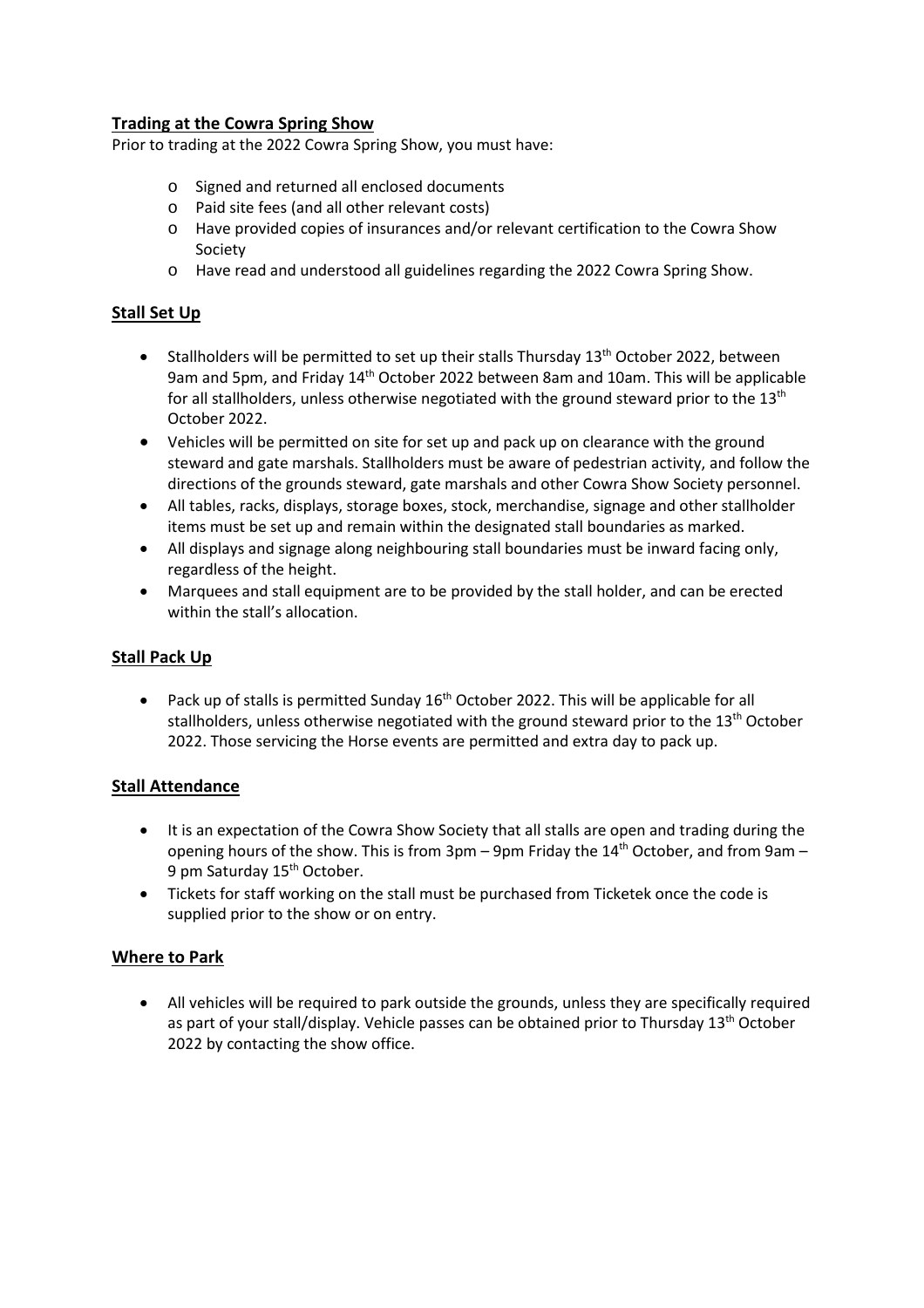## **Terms and Conditions**

- All applications are subject to approval by Cowra Show Society. All applications must be paid 7 days from invoice..
- Due to the nature of the event, Cowra Show Society will restrict multiple sites selling the same products. This will be on a first in first serve basis.
- Stall sites are 3 x 3m for single sites, unless a double site has been booked. Sites are not to exceed the allocated space. If you exceed the space you have booked you will be asked to remove anything that impedes on other stallholders space.
- Cowra Show Society reserves the right to determine location of your stall or display. Stallholders will have an allocated space on the Cowra Showground and will set up their stall where directed by a member of the committee.
- Stallholders are required to provide their own marquees, tables, chairs and any equipment they require to operate their stall. All leads must be tested and tagged as electrically safe by an electrician, suitable for external use and be taped down. It is the stallholders' responsibility that the stall setup complies with all WHS requirements.
- Power will be allocated prior to the event, so it is important that all power necessities are outlined on the application forms. There will be no additional requests for power taken on the days of the show. The ground steward has the right to disconnect any powered items not stipulated on the application form at any time during the show.
- Presentation of your stall and products must be of a high standard. Stallholders should be considerate of other stallholders during the course of setting up, dismantling and during show times.
- It is essential that stallholders must follow instructions from the ground steward and other Cowra Show Society executive committee members.
- Visual inspections of each stall will be carried out throughout the show to minimise potential for injury.
- If the Cowra Show is cancelled due to any unforeseen circumstances or uncontrollable external factors, 100% fee refunds will be given to stallholders that had been accepted to attend.

## *The Cowra Show Society reserves the right to reject any stall or stallholder at the show if they do not comply with these requirements.*

#### **PLEASE NOTE:**

**WE WILL BE LOOKING FOR TRADERS TO BE IN THE VARIOUS AREAS**

**WE ARE LOOKING FOR FOOD AND COFFEE TRADERS THAT WILL ALSO SERVICE THE HORSE** 

**EVENTS ON FRIDAY, SATURDAY AND SUNDAY AS WELL AS ROOFTOP EXPRESS AND THE** 

**DEMOLITION DERBY. PLEASE TELLS IN YOUR REPLY IS YOU WOULD LIKE THESE AREAS.**